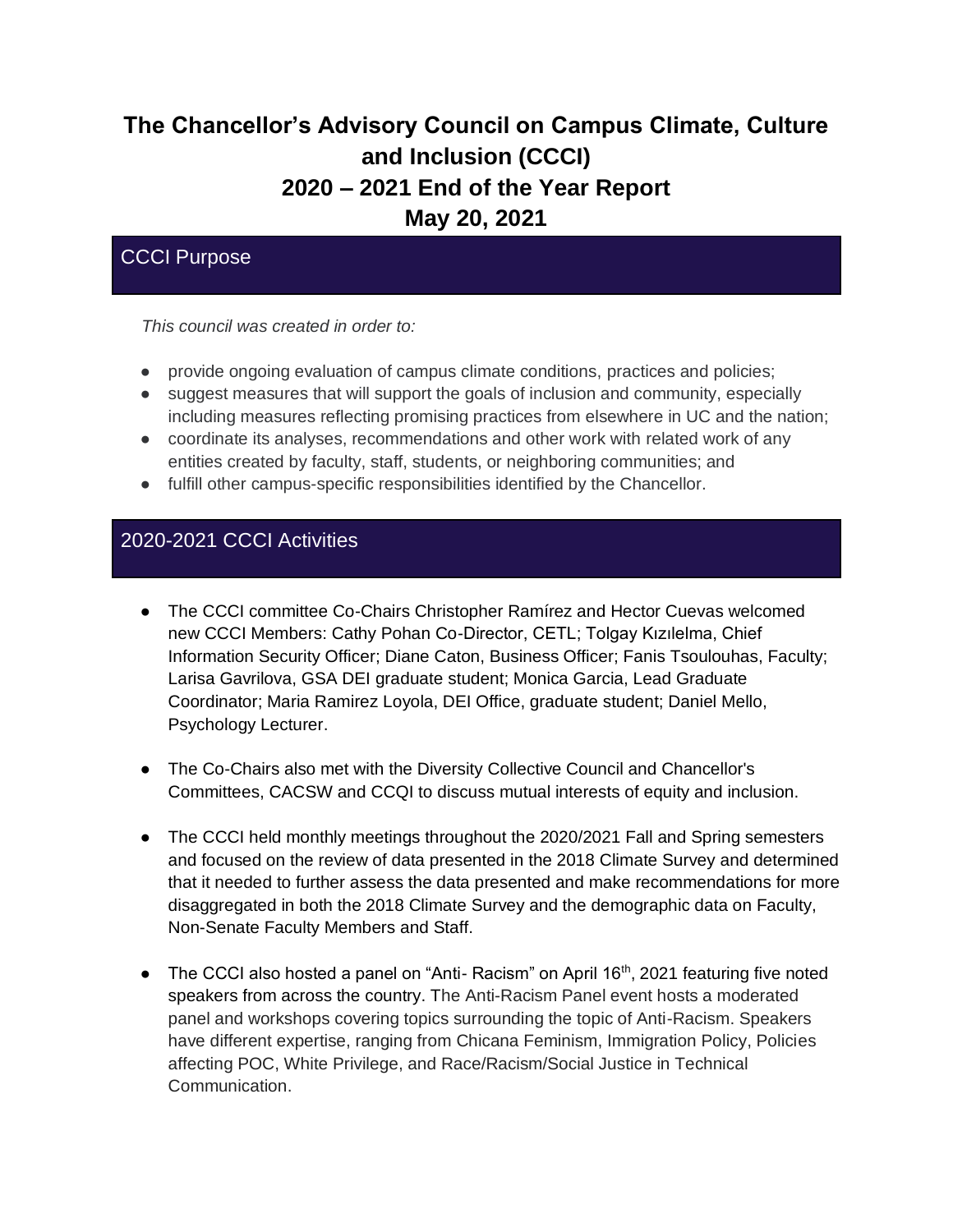● The CCCI also engaged seven guest speakers throughout the academic year:

Robin Dulugan – President, Academic Senate Alvin Cha – Vice President, UC Merced Staff Assembly Yessinia Curiel – President, UC Merced Staff Assembly Jesus Sandoval-Hernandez - DEI Chair, Academic Senate Johnathan Grady – Associate Vice Chancellor and Dean Of Students Chris Kello – Vice Provost and Dean, Graduate Division Cynthia Cortez – Deputy Chief Diversity Officer

● The CCCI formed three **Sub–Committees** to focus on related but unique campus DEI issues:

> **Campus Climate Sub–Committee** – Chair, Daniel Mello, Members; Christopher Ramirez, Fanis Tsoulouhas, Cathy Pohan, Tolgay Kızılelma

**Faculty/Staff/Graduate Student Demographics Sub–Committee** – Chair. Monica Garcia; Members, Héctor Cuevas, Larisa Gravrilova, Maria Ramirez Loyola

**Faculty/Staff Disability Sub–Committee –** Chair, Héctor Cuevas; Members, Drew Shelburne, Chanelle Reese, Jay Lomeli

# Campus Reports

● **Campus Climate Sub–Committee (Daniel Mello, Chair; Tolgay Kızılelma, Cathy Pohan, Christopher Ramírez, and Fanis Tsoulouhas, Members):**

**Findings from an Investigation into Climate and Retention Among Staff and Faculty**

Report compiled by the Climate sub-Committee of the Chancellor's Advisory Council of Campus Climate, Culture, and Inclusion (CCCI).

**Climate sub-Committee MISSION STATEMENT:** The Campus Climate subcommittee is a brain trust dedicated to understanding the nuances of UC Merced's campus climate, historically and prospectively. In just the Fall 2020 term alone, we have developed a series of ideas and projects that we hope will uncover sources of non-inclusivity within our UCM community, and to which our larger Chancellor's CCCI Committee will be able to advise campus administration on potential solutions. Our near-future plans involve utilizing UCM's current pool of incredible talent to deliver concretized investigations of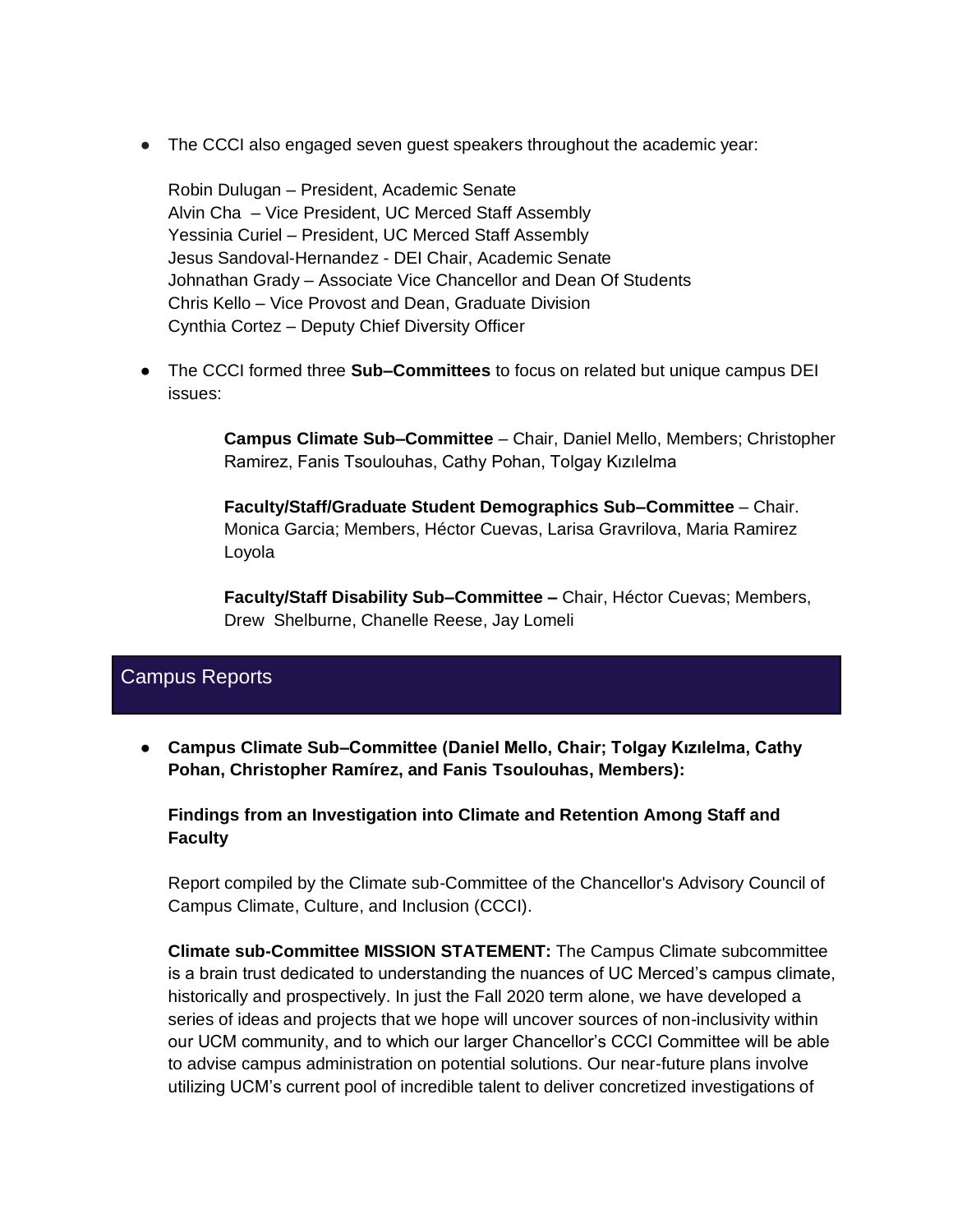major issues found within existing campus data, highlighting our team's efficacious focus on maximizing available resources.

**Climate sub-Committee OBJECTIVES for the AY20-21:** Our assessment of campus climate was driven by the imperative to understand when and how the atmosphere at UC Merced may be more or less welcoming for staff and faculty, the dedicated collaborators working diligently for the sake of our major stakeholders: our students. Out of the many proposed ideas, we decided to focus our efforts on two major issues we felt most pressing to addressing our questions, and which were in line with **Measure 3.2.1 of UC Merced's Strategic Plan 2021-2031:** Campus climate data by campus stakeholder type disaggregated by race, ethnicity, gender, sexuality, ability, religion, first generation, age, income, etc., and it's target to improve measures of campus climate and ensure parity among stakeholder groups: 1) Examining the overall assessment of campus climate, including rich qualitative interview data, and 2) examining factors that play into retention, or lack thereof, including perceptions of intimidation efforts, such as bullying, among staff and faculty. Below, we detail our work, and findings, throughout the AY20-21 season, and highlight recommendations campus administrators might consider to assist efforts at improving campus climate.

### **Overall Assessment of Climate**

- **- Data derived from UCM's Tableau data server**
- **In 2017:**
	- **Positive trends in perception of campus climate overall**
	- **Small declines in SNS job satisfaction,** though these trends may not occur beyond random chance.
	- **Least amount of job satisfaction among faculty due to many factors**
		- Support for contracts and grants
		- Employment opps for spouses/partners
		- Child care, & work/life balance
	- **Average satisfaction in the academic environment increased, but the number of hours-per-week for research declined.**
		- Differences mostly seen based on **race, gender, family status, & national origin**
	- **Among female staff & faculty:**
		- Experienced discrimination overall than men
		- Discrimination varied based on **family status, and age**
	- **Among male staff & faculty:**
		- Discrimination based on mostly on nationality
			- **African Americans, AI/PI, & Hispanics** experienced more discrimination than other ethnic groups
		- School ranking in the experience of discrimination: SSHA > SNS > SOE
	- **Faculty self-rated health skewed towards 'good', rather than excellent/very good**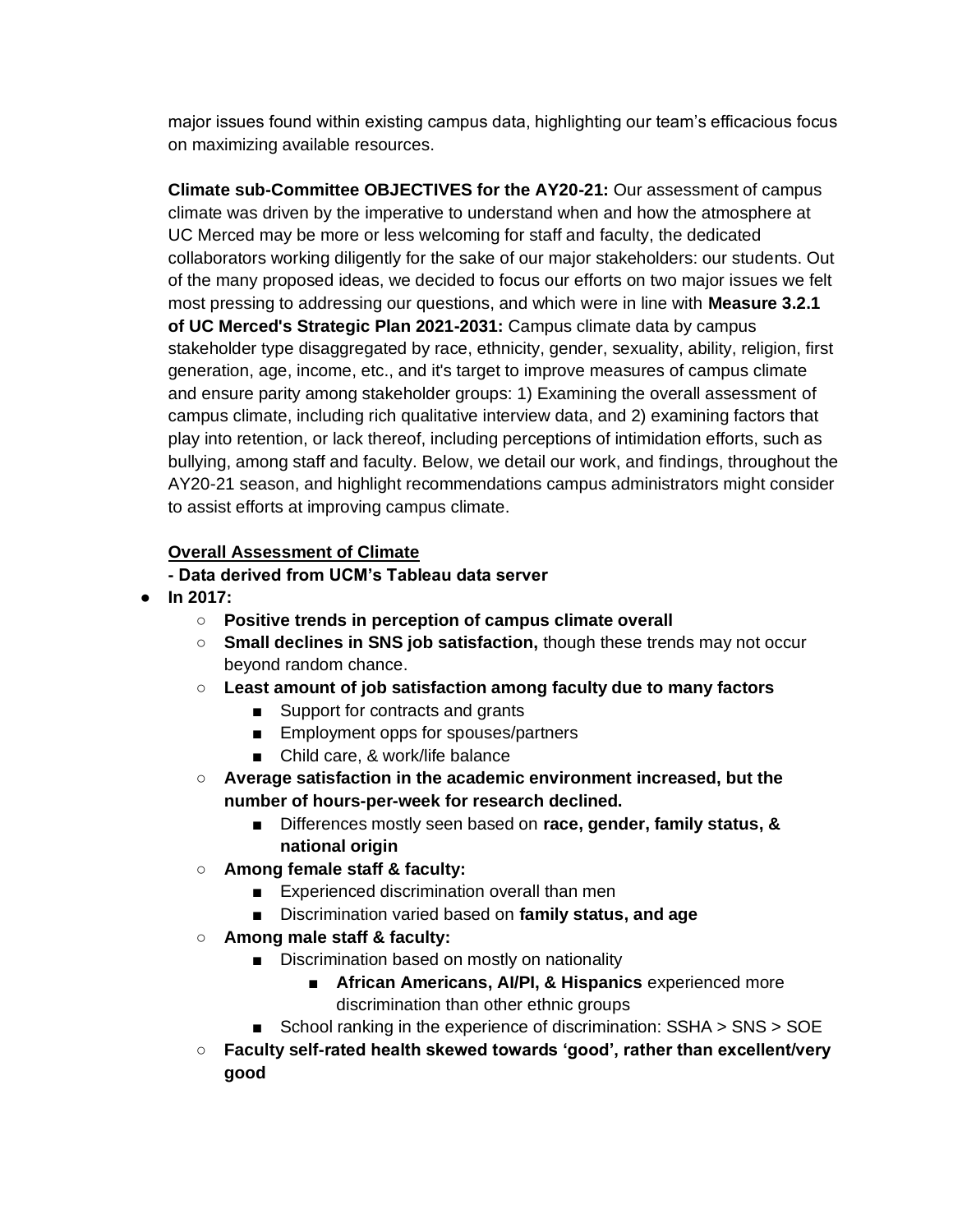- **In 2018**
	- **UCM lost staff/faculty across many racial/ethnic categories (Black, Asian, Latinx, Multi-Race/Eth, NA, White), made up some losses in 2019 (but many were White).**
	- **Also lost & gained staff/faculty across gender lines as well.**
- **! Major Campus Concern – Lack of Quality Data:** *There does not seem to be a regular practice of conducting exit interviews or surveys - therefore, we cannot determine if faculty/staff are leaving because of dissatisfaction, campus climate, better opportunities elsewhere, or some other reason.*
	- **- Latest Employee Engagement Survey**
- **Major Campus Concern – Dignity:** *employees not being treated with dignity and respect regardless of position or background*
	- Apparently, action plans were developed & implemented before COVID19, but *there are no details as to what those plans involved.*
	- **Action Plan: There may need to be more management/supervisor training based on faculty input regarding inequities (re: advancement opportunities and mentoring), and DEI, specifically supporting and retaining faculty of color and women.**

#### **> Recommendations for the Assessment of Climate**

- **1. Attempting to gather data for analyses revealed considerable distance between organizations handling the data.**
	- 1. Prompted recommendations from CIE to Dania Matos for a more structured approach to understanding campus climate via revamped surveys coordinated by stakeholders
- **2. No questions on micro-aggressions, bullying or sexual harassment**
	- 1. Action Step: Need future surveys to directly ask!

#### **Assessment of Retention**

- **- Exit interview data as provided by HR from the UCOP**
- **Main Campus Concerns –Data Access:** We found it difficult to figure out who is in charge of collecting/examining these data.
	- Through various channels, we discovered:
		- The Academic Personnel Office does not have this data.
		- UCOP contracts with a third-party vendor to conduct exit surveys on a quarterly basis for all campuses. HR receives UCM results on a quarterly basis.

**> Recommendation for the Assessment of Retention: We found it very difficult to assess reasons behind retention due to 1) a lack of the appropriate data, and 2) collected data seemed to be incredibly difficult to locate. We emphasize the need**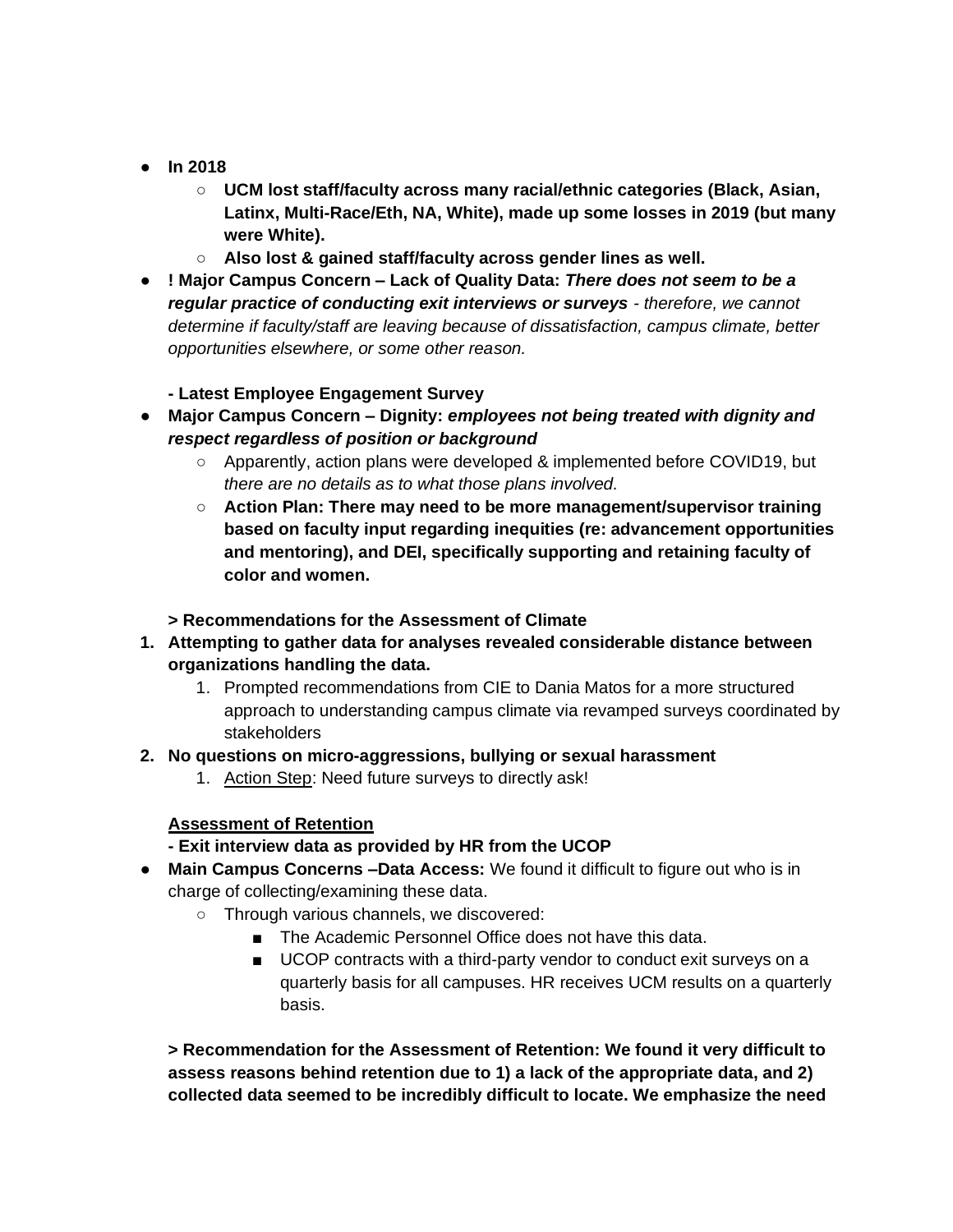**for transparency and accountability of data, especially with regard to campus action plans.**

### ● **Demographics Sub–Committee (Monica I. Garcia, Ph.D. Chair; Héctor Cuevas, Larisa Gavrilova, and Maria Ramirez Loyola, Members)**

The Demographics Sub–Committee of the Chancellor's Committee on Campus, Climate and Inclusion presents a brief analysis of the demographic information available, requests data and poses questions related to faculty, staff and graduate students. The U.S. population is more racially and ethnically diverse, however, stagnant and low levels of advancement for women and people of color persist.

The assessment and analysis of faculty/staff demographics on the UC Merced campus, specifically racial and ethnic diversity demonstrates the need for a more diverse workforce which comes with a multitude of benefits within higher education such as greater productivity, innovation, and cultural competency. Moreover, the current and future success of individuals within higher education requires that the whole of our population have equitable access to professional advancement.

To identify and better understand why there are underrepresentation gaps at UC Merced it is critical that detailed data be dis-aggregated by race, ethnicity, gender, and by school and divisions of staff and faculty levels . To help further this aim, we offer our conclusions of the current state of affairs of faculty, staff, and graduate student employment at UC Merced based on our review of the available data. Importantly we also identify gaps in the data and suggest critical ways through which the available data should be dis-aggegated in the future.

We are pleased to see the *UC Merced Strategic Plan 2021-2031* list the points the Demographics subcommittee have been discussing throughout the past year and are in alignment with the University's objectives. These following strategic initiatives are in alignment with the goals and objectives of the CCCI Demographics The Demographics subcommittee of the Chancellor's Committee on Campus, Climate and Inclusion presents a brief analysis of the demographic information available, request data and pose questions related to faculty, staff and graduate students. The U.S. population is more racially and ethnically diverse, however, stagnant and low levels of advancement for women and people of color persist. .

These following strategic initiatives are in alignment with the goals and objectives of the CCCI Demographics Sub–Committee:

> ❖ **3.1 Grow our academic and administrative staff demographic composition to be representative of our student-scholars.**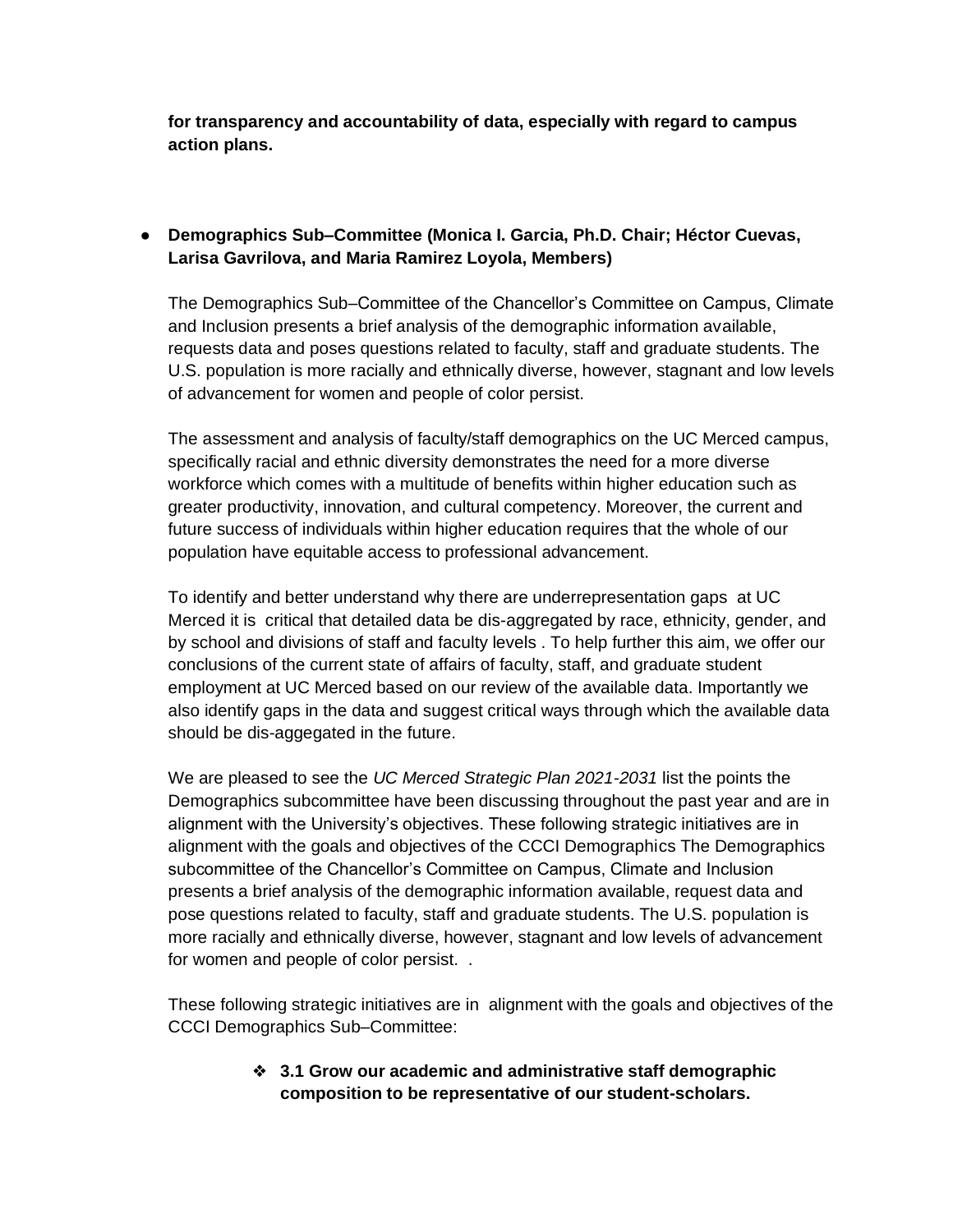❖ **Measure 3.1.1: Campus enrollment (undergraduate, graduate, and transfer students) disaggregated by race, ethnicity, gender, sexuality, ability, religion, first generation, age, income, etc.**

### **Strategic Initiatives:**

- ❏ Establish and implement a university-wide equity and justice strategic plan that engages all campus constituency groups (academic, student affairs, business/administrative units, students, and community members) in order to develop collective practices and policies
- ❏ Recruit faculty who are passionate about inclusion, who genuinely value diversity in their teaching, research, and service
- ❏ Continue to develop and implement creative strategies and secure resources for the recruitment and retention of academic and administrative staff of color (e.g. cluster hires, cohorts, mentoring programs)
- ❏ Provide targeted and equitable professional development for academic and administrative staff within each unit to support recruitment, retention, and leadership cultivation
- ❏ Build intentional relationships with other post-secondary institutions and community-based organizations to recruit and support faculty and staff of color

## **Faculty Demographics**

The data we can observe show troubling, persistent equity gaps for the Mexican American, African American, American Indian or Alaska Native and Native Hawaiian or other Pacific Islander faculty when compared with other groups.

- **·** African American Faculty (Note: 0% at Full Professor Level 2014-2018)
	- o 6% African American Faculty at the Associate Professor level, (n=4) in 2018 up by 2% since 2016.
	- 3% African American Faculty at the Assistant Professor level (n=3) in 2018 down by 1% since 2017.
- · Hispanic Faculty

 $\circ$  12% Hispanic Faculty at the Full Professor level (n=8) in 2018 up by 2% since 2016. 

o 14% Hispanic Faculty at the Associate Professor level (n=9) in 2018 up by 3% since 2017. 

o 9% Hispanic Faculty at the Assistant Professor level (n=10) in 2018 down by 3% since 2017.

- · Asian/Pacific Islander Faculty
	- o 19% Asian/Pacific Islander Faculty at the Full Professor level (n=13)

in 2018 up by 2% since 2017. 

o 17% Asian/Pacific Islander Faculty at the Associate Professor level (n=11) in 2018 down by 2% since 2017.  23% Asian/Pacific Islander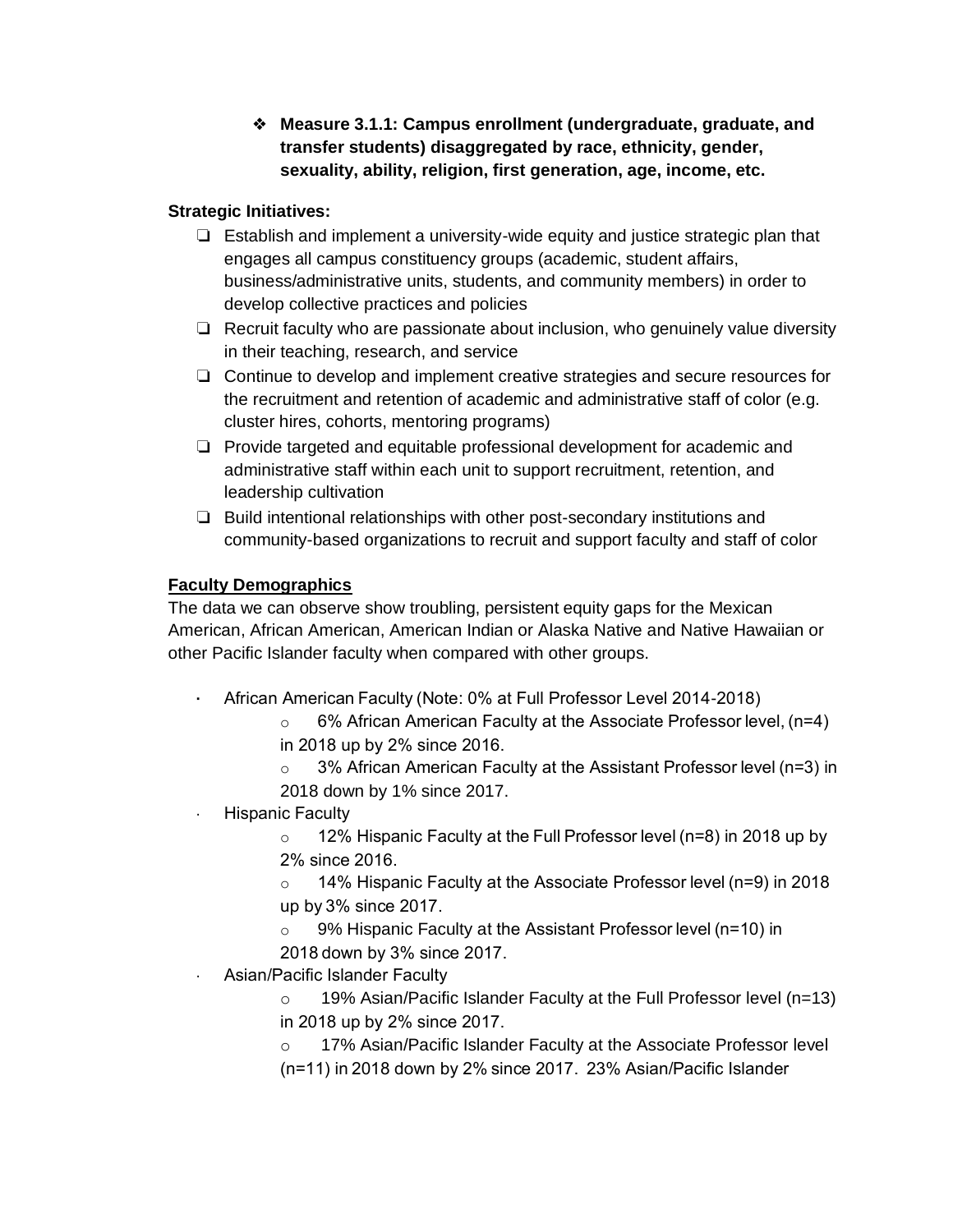Faculty at the Assistant Professor level (n=27) in 2018 down by 4% since 2017. 

# **Request the following data by School and Department, disaggregated by Race, Ethnicity, and Gender:**

o Percent of Assistant Professors that gained tenure from 2014 through 2020.  

- o Percent of Assistant Professors that were denied tenure from 2014 through 2020.
- o Average time of promotion from Associate Professor to Full Professor.
- $\circ$  Total number of faculty and reason—by ladder rank—who have left the university each year from 2014-2020.

#### **Staff Demographics**

The data we can observe demonstrate the importance of staff to the university based on the number employed. However, there are significant gaps in the percentage of women and ethnic minorities in advanced positions. The disproportionate number of male and female employees, based on the information available, portrays inequity in job titles at the executive and professional management level. For example, there are 0% African American executives. Custodial services is close to 50% male and female, but a predominantly Hispanic workforce. Laboratory and Allied Services is also close to 50% male and female, however Hispanics and Other are the ethnic majority.

#### Other-Staff Demographics

This category has the closest percentages of men and women and Whites and Hispanics, the two largest groups represented:  

Executive Data  Majority White male 

Senior Professional/Management Data   Majority white

### **Request the following data by School and Department, disaggregated by Race, Ethnicity, and Gender:**

- o Classification/definition of "other" category.
- o Clarification/definition of the job titles included in "other".
- o Classification/definition of the job titles included in executive level positions, management and senior professional, budget and analysis and laboratory and allied services.
- o Data for full-time staff employees by salary range and ethnicity.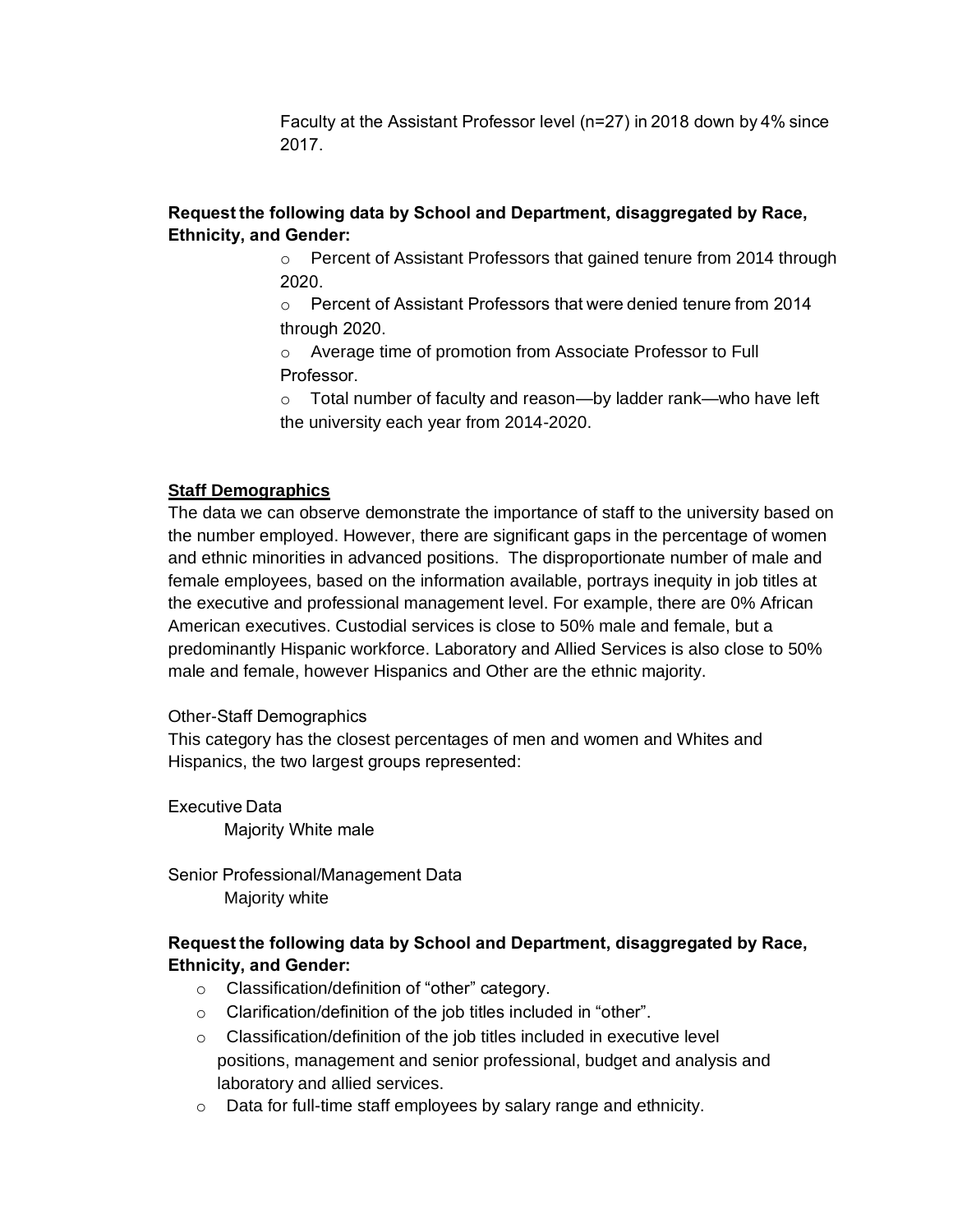- o The median salary for all these employment categories.
- o The median education level for all these groups.
- o The average length of time position for all these employment categories.
- $\circ$  The average length for time to promotion/salary increase for these positions.
- o Total number of staff and reason—by employment category—who have left the university each year from 2014-2020. Ensure Exit Surveys are conducted.

### **Graduate Student Demographics**

Graduate education remains important for those interested in teaching, research, and professional careers. There is a critical need to diversify the professoriate to include educators with the cultural competency, language diversity, and life experiences similar to those they serve. While graduate student enrollment of Hispanic students slightly increased, African American, Native American or Alaska Native, and Native Hawaiian or other Pacific Islander students remain underrepresented or not represented at all relative to their representation in undergraduate education. For example, 55% of undergraduates are Hispanic versus 20% of the graduate population who are Hispanic. The available data prompts critical questions regarding disproportionate access by some groups to certain types of institutions, disciplines, and degree types.

### **Request the following data by School and Department, disaggregated by Race, Ethnicity, and Gender:**

- $\circ$  The percentage of students who leave the university without officially withdrawing.
- o The number of Ph.D. students who opt to Master out.
- o The graduate student attrition rate at UC Merced versus the other UCs.
- $\circ$  Exit interviews for those who officially withdraw from university.
- o The number of graduate students employed as Academic Student Employees (TA, GSR, TF, etc.).
- $\circ$  The number of funding packages and the years of guaranteed funding offered over the past 7 years including the total number of graduate students funded through fellowships each year
- o Data on alumni (graduate students) after graduation

### ● **Faculty /Staff Disability Sub–Committee (Chair, Héctor Cuevas; Jay Lomeli, Chanelle Reese, and Drew Shelburne, Members)**

The CCCI Disability Sub-Group was formed at the request of the Office of the Chancellor to review the campus environment and climate for staff and faculty that may or not have disclosed a disability. A campus survey that has been done regarding staff/faculty disabilities, was a one question 2019 Voluntary UC Disability Survey sent to staff (during the National Disability Awareness Month) about their disability status by Nicole Pollack, Chief Human Resources Officer Assistant Vice Chancellor for Human Resources and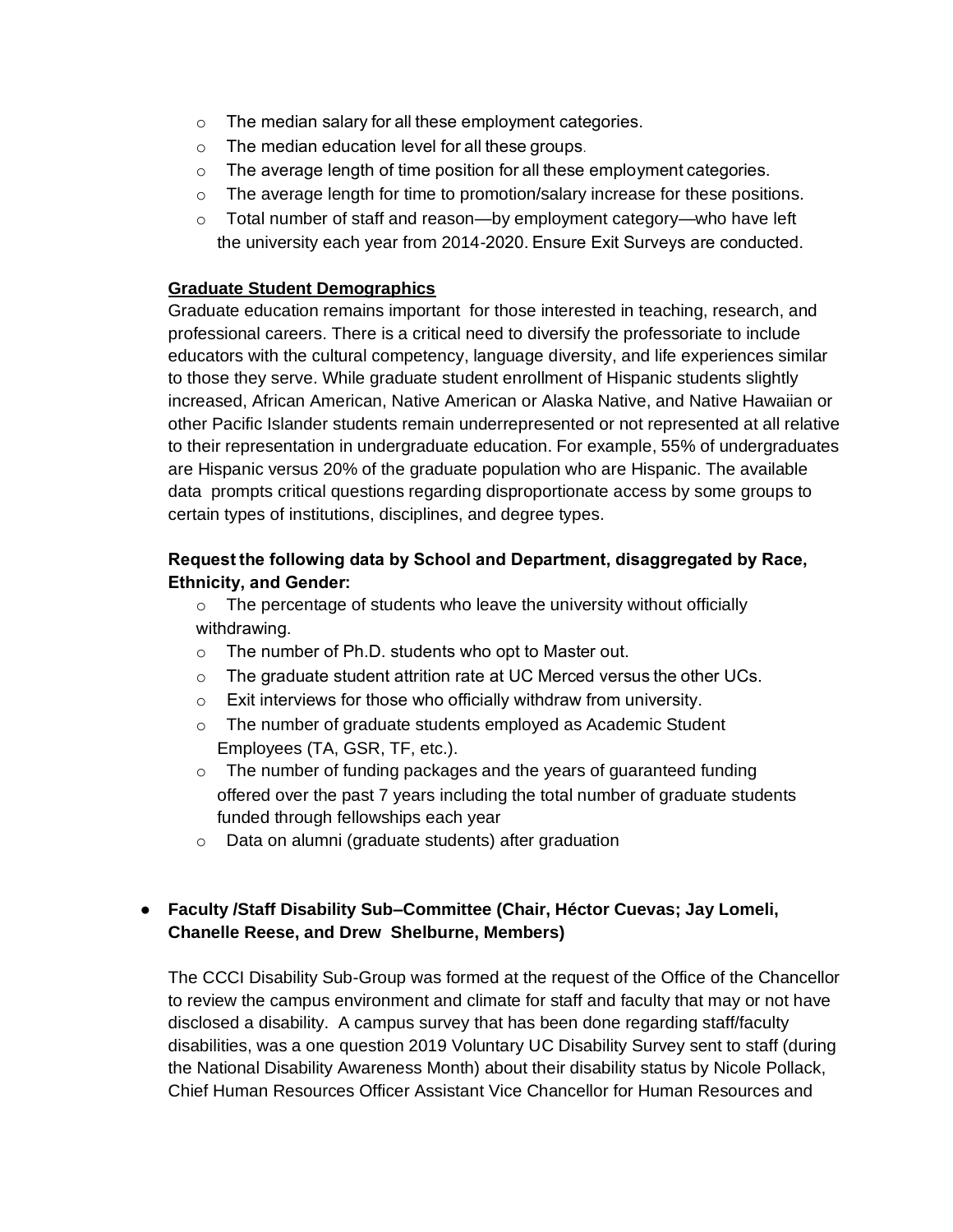Dania Matos, Associate Chancellor and Chief Diversity Officer. The campus reportedly uses the data collected from this survey to measure our employment practices and recruitment efforts. We are awaiting the data from Human Resources for this survey.

The sub-group discussed several measures that could depict the campus climate regarding staff and faculty who have disabilities ranging from the visible (physical) to the invisible (mental health, autism spectrum, etc.). Awareness, for starters, about disabilities is still a prevalent issue, as depicted by the National Disability Awareness Month, awareness that staff and faculty, like students, may have a disability that requires an accommodation(s), and awareness that disabilities create an unequal playing field for employees. In addition to awareness, stigma associated with a disability is still a major issue for individuals.

These issues begin to address the question of disclosing or not disclosing a disability by employees. The UC Merced job application process allows for applicants to disclose a disability and any needed accommodations. The question that arises, is around the implication of this disclosure, while discrimination against candidates for employment is not allowed based on a disability per se, we must think about the reality of the stigma behind such a disclosure.

Staff and faculty at UC Merced need accommodations through the Office of Human Resources (HR). HR provides a Disability and Accommodations Consultant, assigned to assist staff with their individual respective needs based on the nature of their disability. At this point, the campus is unaware of the climate for staff and faculty with disabilities because of a lack of data. In other words, we have not addressed the work life experience of staff and faculty with disabilities in previous climate surveys.

The current trends that are being captured in the Office of the Ombuds further support the need to capture the work life experience of staff and faculty with disabilities. The office is hearing concerns regarding the lack of distinction of resources between offices, the lack of training and/or awareness regarding the disclosure of medical conditions, and the need to establish protocols on how to communicate when on disability leave. Some recommendations to address these concerns are to differentiate the appropriate accommodation for both on campus and off campus sites, reiterate that the parameters for the disclosure of medical conditions should be on a need-to-know basis, and to provide clarity on the similarities and/or differences in processes for the various leave options. Responses to the survey can help further substantiate and/or improve the current recommendations regarding disability and accommodations.

The CCCI Disability subgroup has decided to focus its efforts on designing a Disability Campus Climate survey to be able to capture the quality of the work life experience of staff and faculty with disabilities and to provide information and obtain data about the awareness of available campus disability resources, services, and programs.

The difficulty in putting together a survey of this kind is balancing our need for data with the likelihood that faculty and staff may not want to self-identify as receiving services. While our survey does not ask any personally identifiable information, the questions regarding demographics and accommodation history need to be general enough to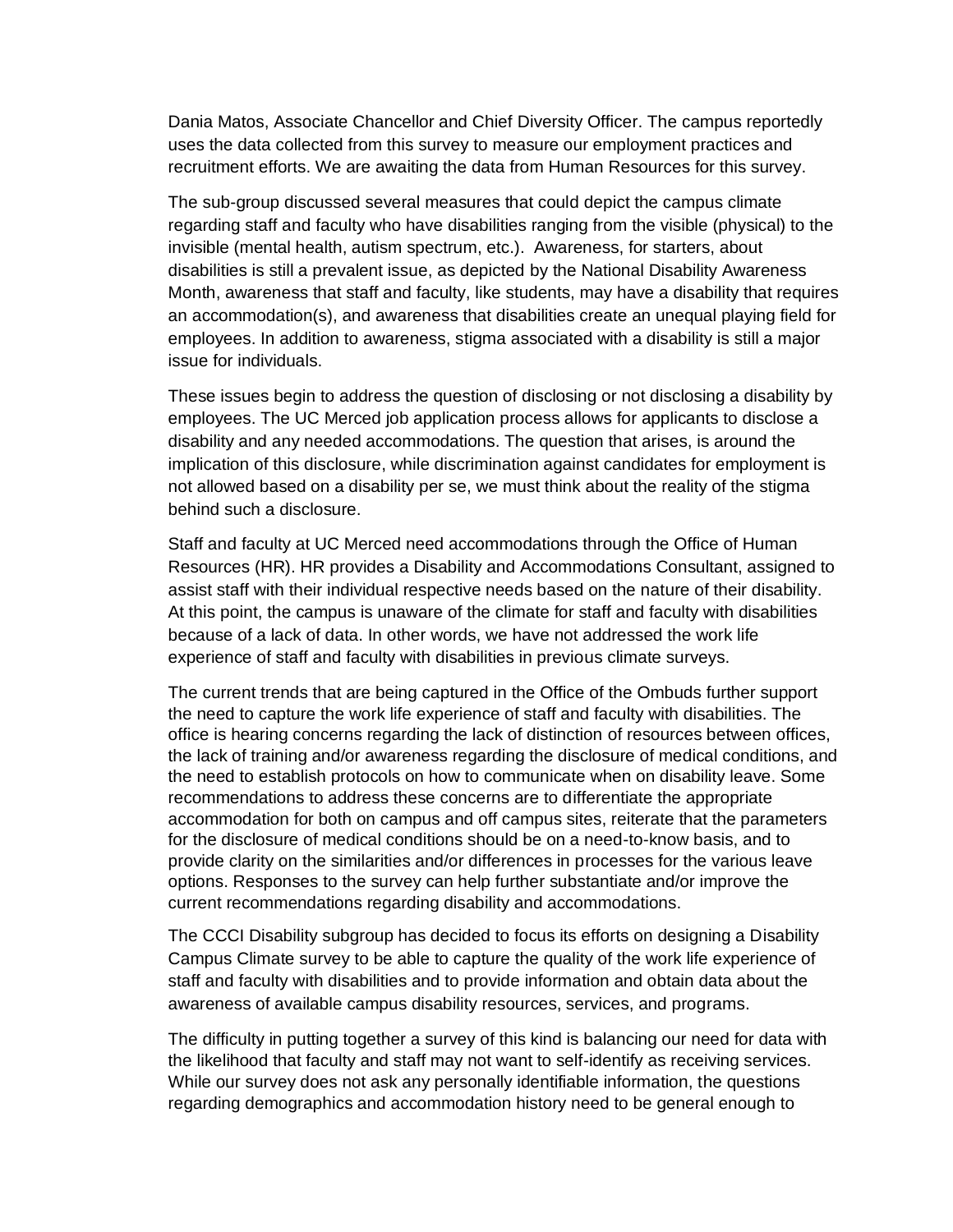avoid being able to single out individuals. To support this we have designated several broad demographic categories as the main areas of interest – enough to provide useful data without being so specific that we risk identifying any individual person

While it is still in the draft phase, we can say that in general our survey will ask participants to identify general information about accommodation services, their own personal interactions, as well as areas that can be improved. Based on those questions we will direct participants to different sections of questions – allowing us to delve deeper on certain topics without becoming too long overall.

### ● **Dean's Student Affairs Report – Equity, Justice and Inclusion Efforts**

As we strive to become a student-ready and anti-racist institution, the Office of the Associate Vice Chancellor and Dean of Students continues to address equity, justice and inclusion at UCM through a variety of programs, initiatives, and systemic change efforts. \**Please note that the below is not reflective of an exhaustive list, but simply highlights some of our EJI efforts this academic year. In the case you would like to learn more about anything presented below, please do not hesitate reaching out to the Dean of Students Office: [https://studentaffairs.ucmerced.edu/dean-students.](https://studentaffairs.ucmerced.edu/dean-students)* 

#### **Initiatives**

- 1. Black Research Fellowship Program
	- a. Description: We created a new Black Research Fellowship Program for students, staff and faculty looking at projects around black excellence. Four \$2,500 research fellowships were awarded to students, staff and faculty.
- 2. Multicultural Center and Cultural Center Expansion and Creation
	- a. Description: The campus has focused on expanding current affinity spaces (Black Student Resource Center and Undocumented Student Lounge) and is creating a process for the creation of new cultural centers at UCM. Students had the opportunity to provide feedback and shape the future of these spaces.
- 3. Valuing Black Lives Taskforce (co-lead)
	- a. Description: While there are 5 sub-committees represented on this taskforce, we have focused on the development of a MOU as it relates to student support. We continue to create new programs, initiatives and services as it relates to student needs. For additional information, please feel free to visit the following site: <https://diversity.ucmerced.edu/valuing-black-lives-task-force>
- 4. Stories from Home: Transformative Agents of Change
	- a. Description: In partnership with Professor Christopher Ramirez's class, we developed an initiative highlighting the lived experiences of scholars as the live, work and try to thrive in the midst of the pandemic. Their stories and voices serve as a reminder of why the institution must continue to center equity, justice, healing and liberation in all we do.
- 5. Chess Beyond Boarders Initiative
	- a. Description: The DOS Office worked with the president of the chess club (Aaron Thompson) on a collaborative project around culture share and education with children in Nigeria.<https://www.bbc.com/news/av/world-africa-47499618>

### **Programs and Initiatives**

1. How I Got Over: A Love Note to Justice, Healing and Hope (Spring 2021)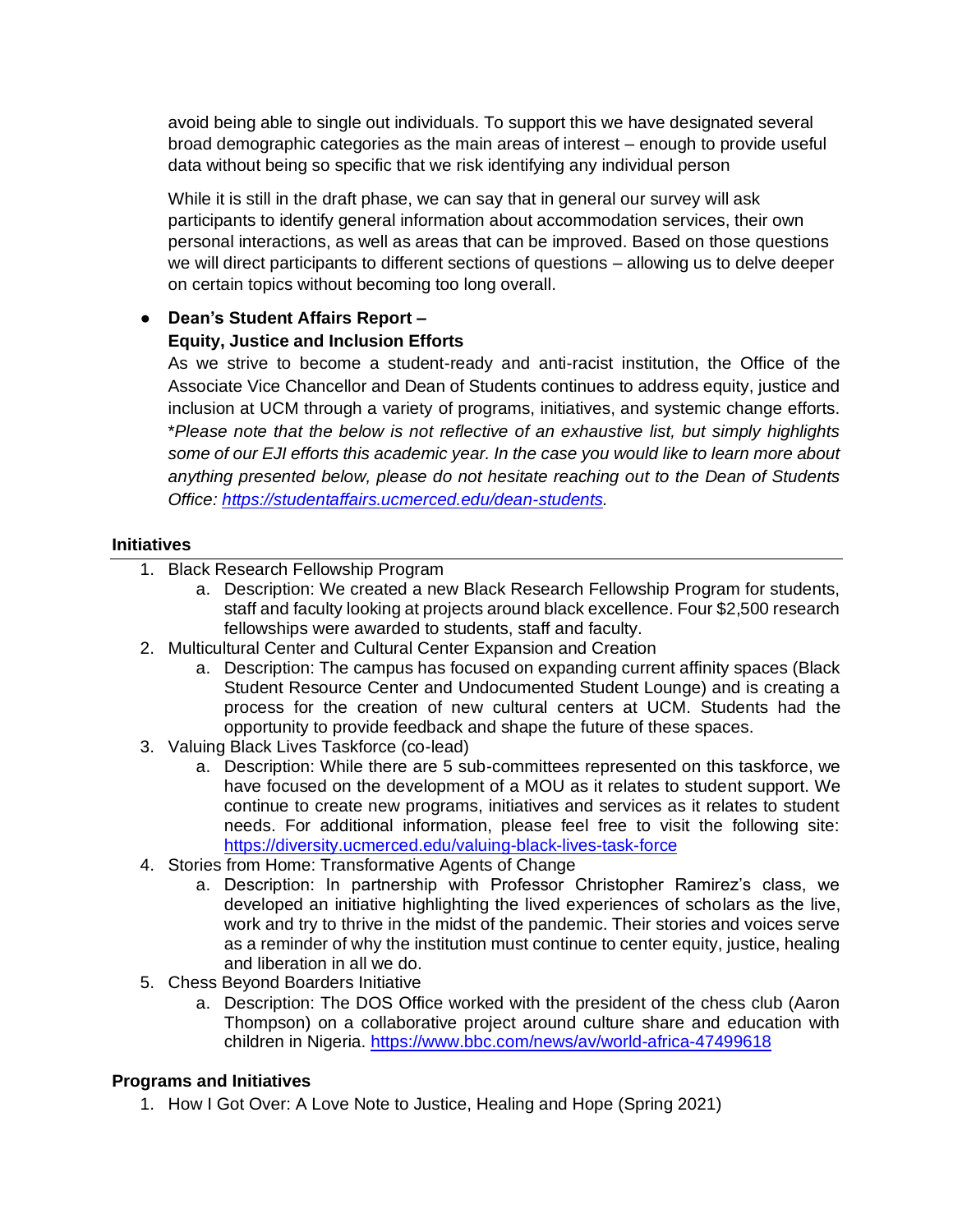- a. Description: American's Got Talent Winner Brandon Leake discussed the importance of vulnerability, love, healing and storytelling in social justice work with members of the community.
- 2. Radical Imagination and Transformative Reset (Fall 2020)
	- a. Description: Tiombe Wallace, a licensed feminist therapist led a communal discussion around healing, togetherness and anti-racism.
- 3. Radical Healing Series (Fall 2020 and Spring 2021)
	- a. Description: The following sessions for students were provided:

Restorative Wellness: A Workshop on the Power of Stillness and Rest

Battling the Stigma of Mental Health in Communities of Color (A Dialogue)

Healing Circle Centering API Voices (against Anti-Asian sentiment and violence)

Moving Through Fear & Doubt Healing Workshop

Small Group Discussion: Living Bravely & Facilitating Healing Conversations

*Focusing Your Strengths toward Radical Hope*

*Men of Color Healing Space*

Womxn of Color Healing Space

First and second generation immigrants wellness hour

Sorority Wellness Hour

UndocuQueer Healing Space

Collective Healing Circle (specifically around COVID-19 and loss)

Altar of Remembrance Workshop(s) around loss during COVID-19 pandemic

- 4. University Traditions
	- a. Description: The university is planning three new university traditions to begin Fall 2021:
		- i. Remembrance Day (Establishment of UC Merced/ "Founders Day")
		- ii. MLK Day of Service
		- iii. Earth Day
- 5. Social Justice Retreat (Spring 2021)

Reflection and Healing University Space

a. Description The University will be creating a reflection and healing space on campus 2021-2022.

### **Assessment and Evaluation**

- 1. Mental Health and Wellness Assessment of Black Student Leaders
	- a. Description: Counseling and Psychological Services partnered with Black Girl Doctor Network to conduct a mental health and wellness survey of Black student leaders at UC Merced. Recommendations were made and Student Affairs units are working to implement and address points of concern.

### **Systemic Change**

- 1. Student Affairs Equity, Justice and Inclusion Initiative
	- a. Description: Student Affairs initiated an initiative focused on racial equity and antiracist pedagogy through the following components: Asset-Mindset Training, Common Articles for staff and students, USTU/SPARK, Incorporating commitment to racial justice and equity into job descriptions, commitment to equity and diversity statements for every SA Unit & equity and access goals for every SA Unit and creating a formal system for accountability.
		- i. Phase 1 (Fall 2020/Spring 2021):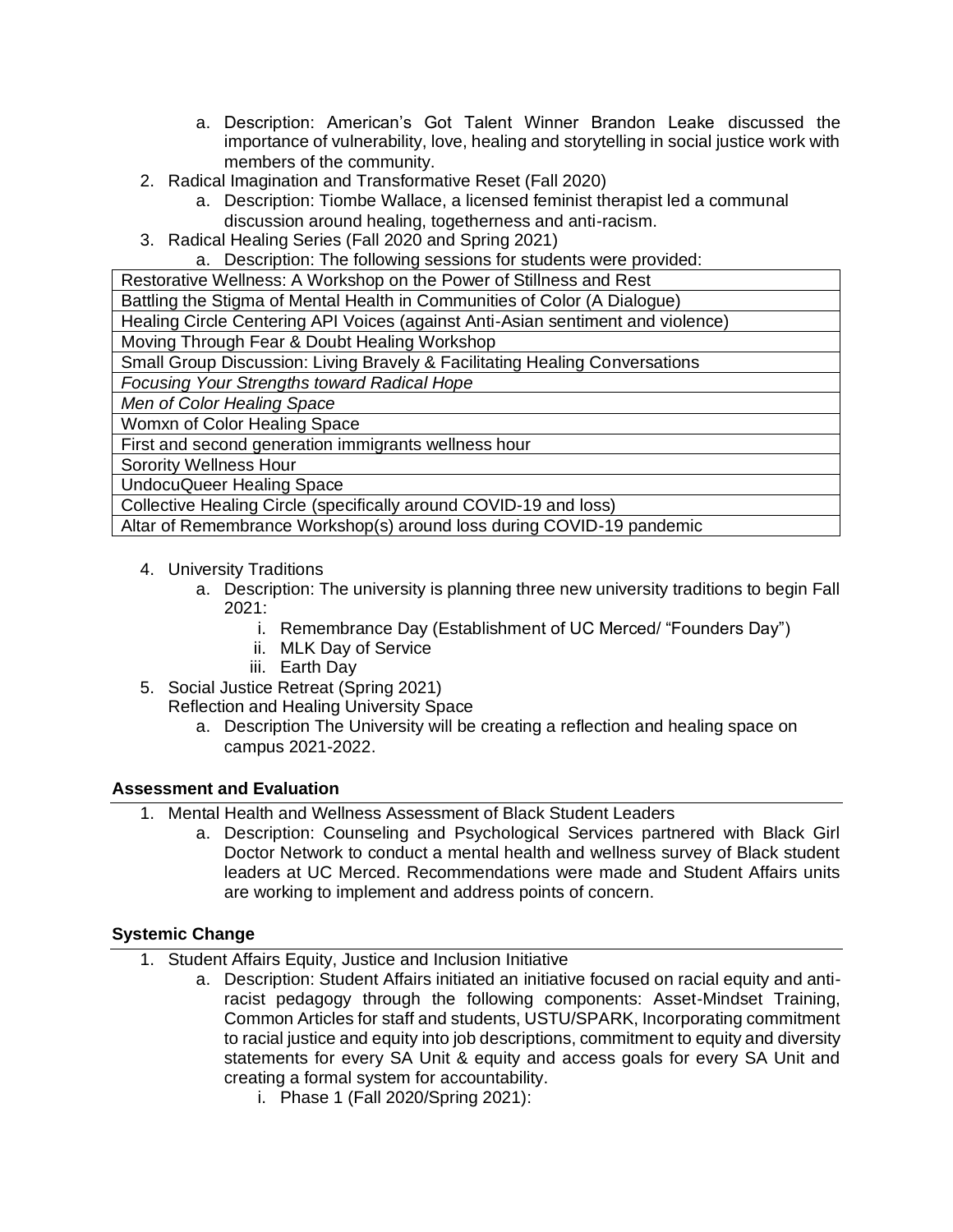- 1. Conversation with Student Affairs Leadership
- 2. Fall 2020 Survey Self-Assessment
- 3. January Colloquium
- 4. Develop formal Roll-Out Plan
- ii. Phase 2 (Spring 2021):
- iii.

#### 1. **SA EDI Workgroup, Formal Training & Resources for Staff:**

- a. Clarity on Expectations
- b. Asset-Based Mindset & Language
- c. Assistance with incorporating Racial Inequity into curriculum
- d. Identify specific staff who can serve as a resource

#### 2. **Diversity Statements**

- a. Include both the statements & specific actions being taken to live out the statement
- b. Publish on unit websites
- 3. **Accountability: Annual Assessment Report**
	- a. Include goal related to Racial Equity
- iv. Phase 3 (Summer 2021/Fall 2021):
	- 1. **Common Articles**
		- a. Identify 2-3 short articles to be read by students & staff for incorporation into programs
	- 2. **Incorporate DEI conversations into Classes**:
		- a. USTU-10 and/or SPARK taught by Student Affairs
	- 3. **Include diversity, equity, and inclusion work in job descriptions**
- **Academic Senate University Committee on Affirmative Action, Diversity, and Equity (Chair, Jesus Sandoval-Hernandez)** Report Published: Fall Semester 2021
- **Non-Senate Academics Council Report (Chair, Iris Ruiz)**  Report Forthcoming

# CCCI Continuing Concerns

● The demographics of the Executive Leadership of the campus is not representative of the student body nor the State of California. [https://www.ucmerced.edu/executive](https://www.ucmerced.edu/executive-leadership)[leadership.](https://www.ucmerced.edu/executive-leadership)

# Final Comment